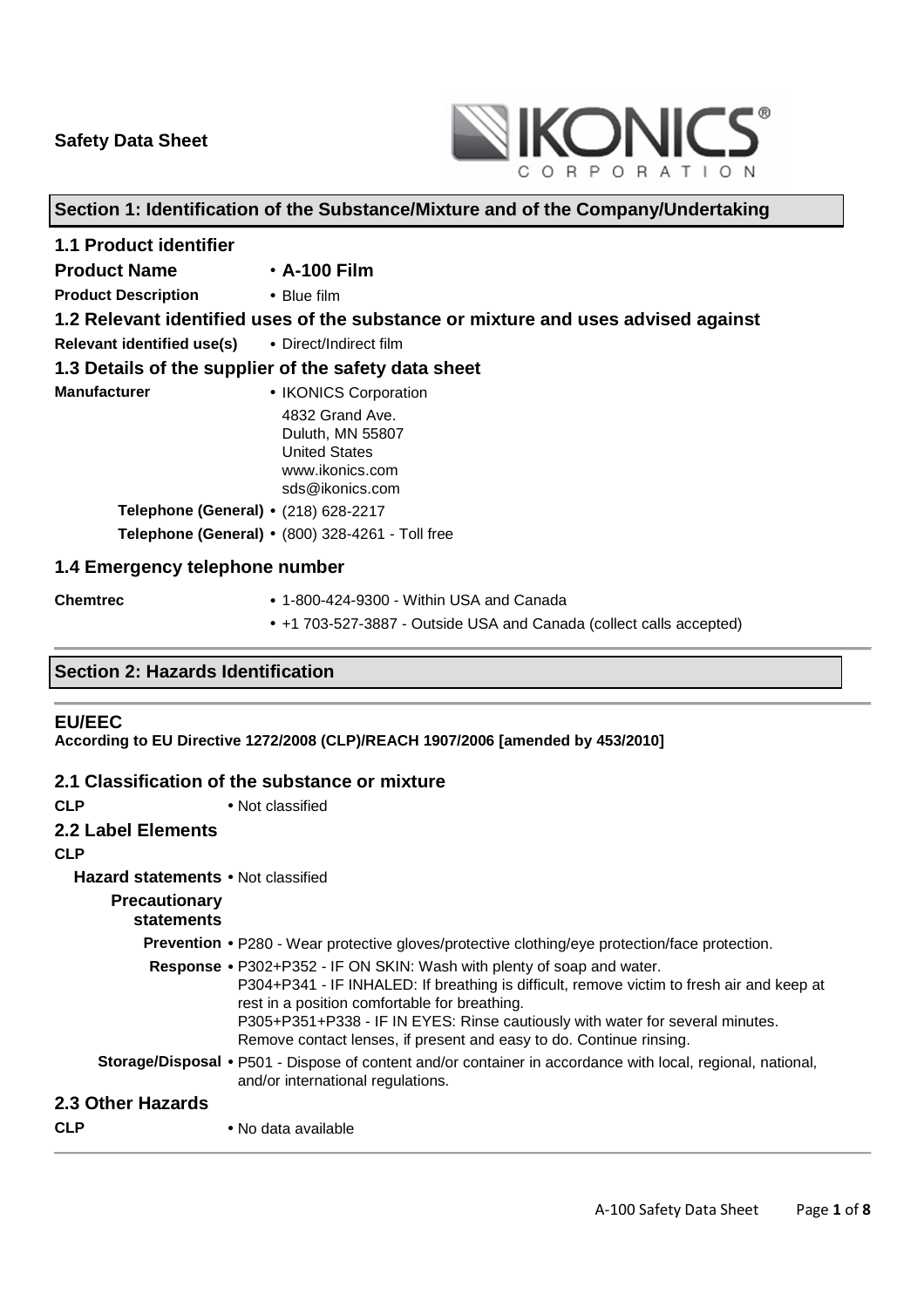**UN GHS According to Third Revised Edition**

|                                    | 2.1 Classification of the substance or mixture                                                                                                                                                                                                                                                                                                                               |
|------------------------------------|------------------------------------------------------------------------------------------------------------------------------------------------------------------------------------------------------------------------------------------------------------------------------------------------------------------------------------------------------------------------------|
| UN GHS                             | • Not classified                                                                                                                                                                                                                                                                                                                                                             |
| 2.2 Label elements                 |                                                                                                                                                                                                                                                                                                                                                                              |
| UN GHS                             |                                                                                                                                                                                                                                                                                                                                                                              |
| Hazard statements . Not classified |                                                                                                                                                                                                                                                                                                                                                                              |
| <b>Precautionary</b><br>statements |                                                                                                                                                                                                                                                                                                                                                                              |
|                                    | <b>Prevention •</b> P280 - Wear protective gloves/protective clothing/eye protection/face protection.                                                                                                                                                                                                                                                                        |
|                                    | Response • P302+P352 - IF ON SKIN: Wash with plenty of soap and water.<br>P304+P341 - IF INHALED: If breathing is difficult, remove victim to fresh air and keep at<br>rest in a position comfortable for breathing.<br>P305+P351+P338 - IF IN EYES: Rinse cautiously with water for several minutes.<br>Remove contact lenses, if present and easy to do. Continue rinsing. |
|                                    | Storage/Disposal • P501 - Dispose of content and/or container in accordance with local, regional, national,<br>and/or international regulations.                                                                                                                                                                                                                             |
| 2.3 Other hazards                  |                                                                                                                                                                                                                                                                                                                                                                              |
| UN GHS                             | • No data available                                                                                                                                                                                                                                                                                                                                                          |

**United States (US) According to OSHA 29 CFR 1910.1200 HCS**

# **2.1 Classification of the substance or mixture**

| <b>OSHA HCS 2012</b>                | • Not classified                                                                                                                                                                                                                                                                                                                                                             |
|-------------------------------------|------------------------------------------------------------------------------------------------------------------------------------------------------------------------------------------------------------------------------------------------------------------------------------------------------------------------------------------------------------------------------|
| 2.2 Label elements                  |                                                                                                                                                                                                                                                                                                                                                                              |
| <b>OSHA HCS 2012</b>                |                                                                                                                                                                                                                                                                                                                                                                              |
| <b>Precautionary</b><br>statements  |                                                                                                                                                                                                                                                                                                                                                                              |
|                                     | <b>Prevention •</b> P280 - Wear protective gloves/protective clothing/eye protection/face protection.                                                                                                                                                                                                                                                                        |
|                                     | Response • P302+P352 - IF ON SKIN: Wash with plenty of soap and water.<br>P304+P341 - IF INHALED: If breathing is difficult, remove victim to fresh air and keep at<br>rest in a position comfortable for breathing.<br>P305+P351+P338 - IF IN EYES: Rinse cautiously with water for several minutes.<br>Remove contact lenses, if present and easy to do. Continue rinsing. |
|                                     | Storage/Disposal • P501 - Dispose of content and/or container in accordance with local, regional, national,<br>and/or international regulations.                                                                                                                                                                                                                             |
| 2.3 Other hazards                   |                                                                                                                                                                                                                                                                                                                                                                              |
| <b>OSHA HCS 2012</b>                | • No data available                                                                                                                                                                                                                                                                                                                                                          |
| Canada<br><b>According to WHMIS</b> |                                                                                                                                                                                                                                                                                                                                                                              |
|                                     | 2.1 Classification of the substance or mixture                                                                                                                                                                                                                                                                                                                               |
| <b>WHMIS</b>                        | • Not classified                                                                                                                                                                                                                                                                                                                                                             |
| 2.2 Label elements                  |                                                                                                                                                                                                                                                                                                                                                                              |
|                                     |                                                                                                                                                                                                                                                                                                                                                                              |
| <b>WHMIS</b>                        | • No data available                                                                                                                                                                                                                                                                                                                                                          |
| 2.3 Other hazards                   |                                                                                                                                                                                                                                                                                                                                                                              |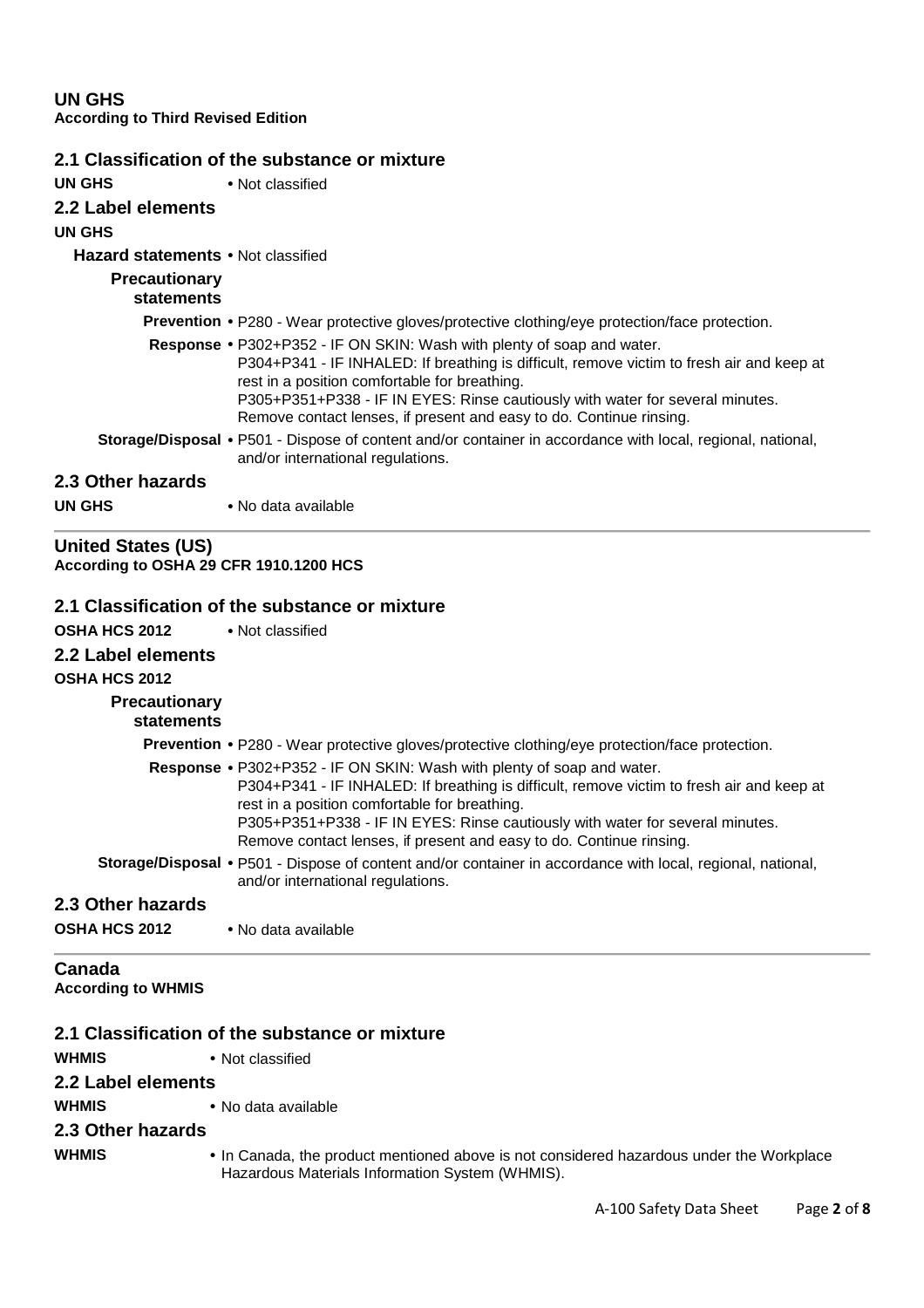# **2.4 Other information**



## **Section 3 - Composition/Information on Ingredients**

# **3.1 Substances**

- **3.2 Mixtures**
- No ingredients are hazardous according to OSHA, GHS, CLP or WHMIS criteria.

#### **Section 4 - First Aid Measures**

#### **4.1 Description of first aid measures**

| <b>Inhalation</b> | • IF INHALED: If breathing is difficult, remove victim to fresh air and keep at rest in a position<br>comfortable for breathing. If not breathing, give artificial respiration and call 911 or emergency<br>medical service. |
|-------------------|------------------------------------------------------------------------------------------------------------------------------------------------------------------------------------------------------------------------------|
| <b>Skin</b>       | • IF ON SKIN: Wash with plenty of soap and water. If skin irritation occurs: Get medical<br>advice/attention.                                                                                                                |
| Eve               | • IF IN EYES: Rinse cautiously with water for several minutes. Remove contact lenses, if present<br>and easy to do. Continue rinsing. If eye irritation persists: Get medical advice/attention.                              |

**Ingestion** • If swallowed, do NOT induce vomiting unless directed to do so by medical personnel. If large quantities are swallowed, call a physician immediately.

#### **4.2 Most important symptoms and effects, both acute and delayed**

• No data available

## **4.3 Indication of any immediate medical attention and special treatment needed**

| <b>Section 5 - Firefighting Measures</b> |                                                                                                                                                |  |
|------------------------------------------|------------------------------------------------------------------------------------------------------------------------------------------------|--|
| 5.1 Extinguishing media                  |                                                                                                                                                |  |
| <b>Suitable Extinguishing Media</b>      | • SMALL FIRES: Dry chemical, CO2, water spray or regular foam.<br>LARGE FIRE: Water spray, fog or regular foam.                                |  |
| <b>Unsuitable Extinguishing</b><br>Media | • No data available                                                                                                                            |  |
| <b>Firefighting Procedures</b>           | • Fire fighters should wear complete protective clothing including self-contained<br>breathing apparatus.<br>Keep unauthorized personnel away. |  |

#### **5.2 Special hazards arising from the substance or mixture**

| <b>Unusual Fire and Explosion</b><br><b>Hazards</b> | • Combustible material: may burn but does not ignite readily. |
|-----------------------------------------------------|---------------------------------------------------------------|
| <b>Hazardous Combustion</b><br><b>Products</b>      | • Products of combustion include: carbon oxides (COx).        |
| 5.3 Advice for firefighters                         |                                                               |

Ventilate closed spaces before entering.

• Fire fighters should wear complete protective clothing including self-contained breathing apparatus.

LARGE FIRES: Use extinguishing agent suitable for type of surrounding fire.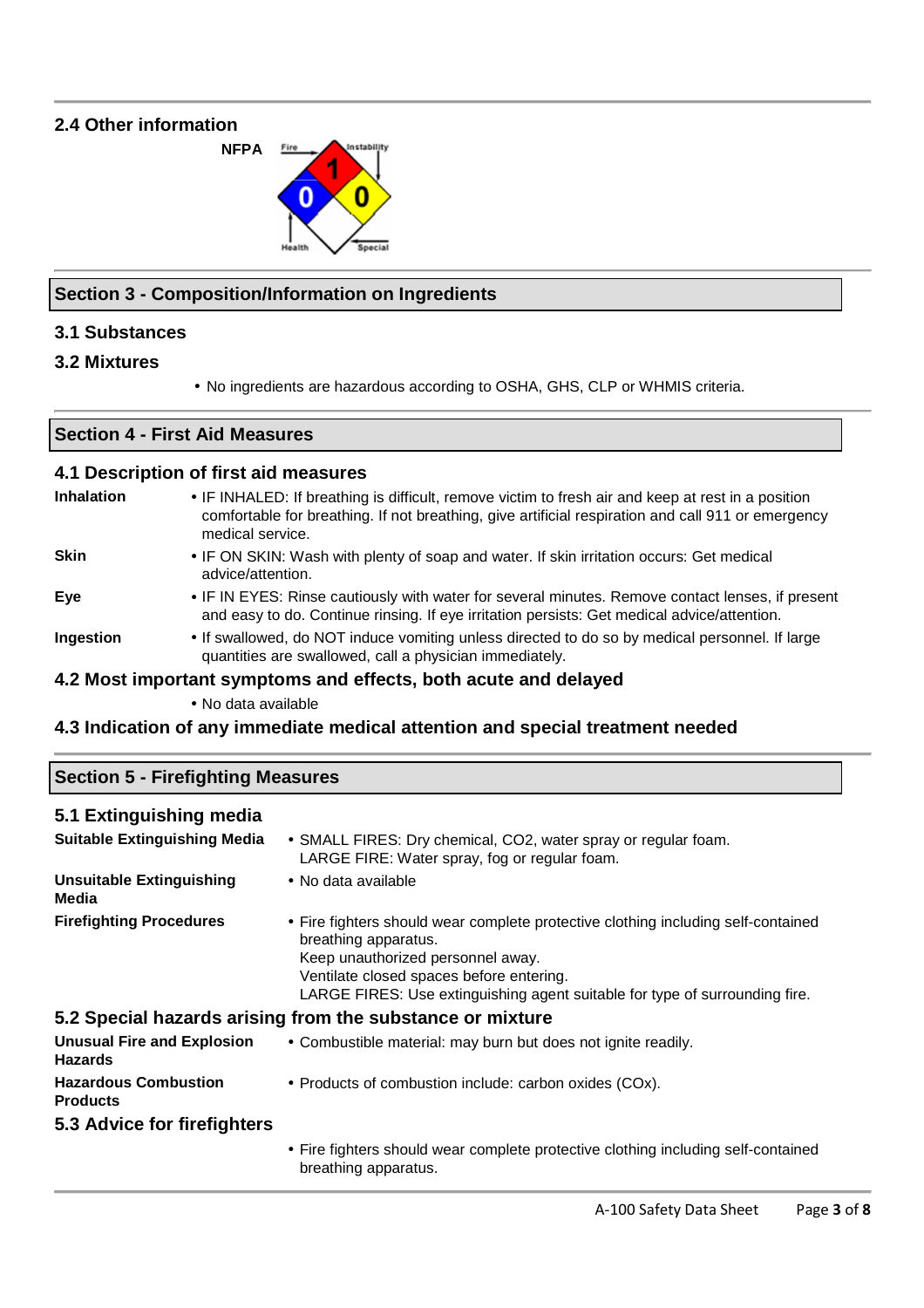| <b>Section 6 - Accidental Release Measures</b>                   |                                                                                                                         |  |
|------------------------------------------------------------------|-------------------------------------------------------------------------------------------------------------------------|--|
|                                                                  | 6.1 Personal precautions, protective equipment and emergency procedures                                                 |  |
| <b>Personal Precautions</b>                                      | • No special precautions expected to be necessary if material is used under ordinary<br>conditions and as recommended.  |  |
| <b>Emergency Procedures</b>                                      | • No emergency procedures are expected to be necessary if material is used under<br>ordinary conditions as recommended. |  |
| <b>6.2 Environmental precautions</b>                             |                                                                                                                         |  |
|                                                                  | • No data available                                                                                                     |  |
|                                                                  | 6.3 Methods and material for containment and cleaning up                                                                |  |
| Containment/Clean-up<br><b>Measures</b>                          | • Use appropriate Personal Protective Equipment (PPE).<br>No special precautions or procedures are necessary.           |  |
| 6.4 Reference to other sections                                  |                                                                                                                         |  |
|                                                                  | • Refer to Section 8 - Exposure Controls/Personal Protection and Section 13 -<br><b>Disposal Considerations.</b>        |  |
| <b>Section 7 - Handling and Storage</b>                          |                                                                                                                         |  |
| 7.1 Precautions for safe handling                                |                                                                                                                         |  |
| <b>Handling</b>                                                  | • Use good safety and industrial hygiene practices.                                                                     |  |
| 7.2 Conditions for safe storage, including any incompatibilities |                                                                                                                         |  |
| <b>Storage</b>                                                   | • Store in a cool, dry place.                                                                                           |  |
| 7.3 Specific end use(s)                                          |                                                                                                                         |  |
|                                                                  | • Refer to Section 1.2 - Relevant identified uses.                                                                      |  |

#### **Section 8 - Exposure Controls/Personal Protection**

## **8.1 Control parameters**

## **8.2 Exposure controls**

**Engineering Measures/Controls** • Local exhaust is recommended but not required. Provide adequate ventilation as necessary.

**Personal Protective Equipment Pictograms** •

- E জ
- **Hands**  Wear appropriate gloves. **General Industrial Hygiene Considerations Environmental Exposure Controls** • No data available
- **Respiratory**  In case of insufficient ventilation, wear suitable respiratory equipment.
- **Eye/Face**  Wear protective eyewear (goggles, face shield, or safety glasses).
	-
- **Skin/Body** Wear protective clothing apron or other impervious body coverings.
	- Handle in accordance with good industrial hygiene and safety practice.
	-

# **Section 9 - Physical and Chemical Properties**

## **9.1 Information on Physical and Chemical Properties**

# **Material Description Physical Form Appearance/Description Appearance/Description Film Color Color Dividends Odor Odor Odor Odor Odor Odor Odor Odor Odor Odor OD**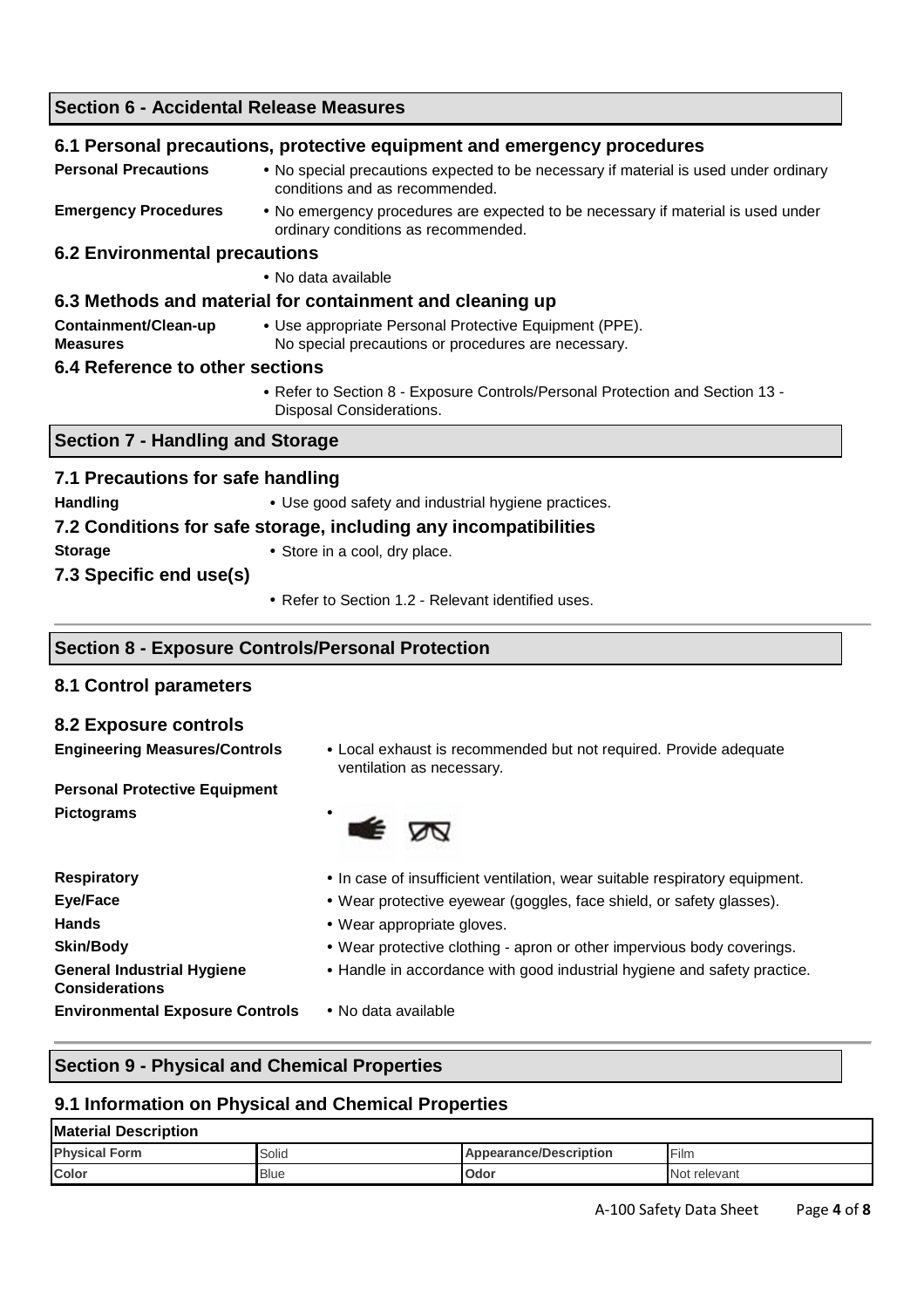| <b>Odor Threshold</b>                              | Not relevant      |                                                     |                   |  |
|----------------------------------------------------|-------------------|-----------------------------------------------------|-------------------|--|
| <b>General Properties</b>                          |                   |                                                     |                   |  |
| <b>Boiling Point</b>                               | Not relevant      | <b>Melting Point</b>                                | Not relevant      |  |
| <b>Decomposition Temperature</b>                   | Not relevant      | рH                                                  | Not relevant      |  |
| <b>Specific Gravity/Relative</b><br><b>Density</b> | Not relevant      | <b>Water Solubility</b>                             | Soluble           |  |
| <b>Viscosity</b>                                   | Not relevant      | <b>Explosive Properties</b>                         | Not relevant      |  |
| <b>Oxidizing Properties:</b>                       | Not relevant      |                                                     |                   |  |
| <b>Volatility</b>                                  |                   |                                                     |                   |  |
| <b>Vapor Pressure</b>                              | Not relevant      | <b>Vapor Density</b>                                | Not relevant      |  |
| <b>Evaporation Rate</b>                            | Not relevant      | VOC (Wt.)                                           | Not relevant      |  |
| Volatiles (Wt.)                                    | Not relevant      |                                                     |                   |  |
| Flammability                                       |                   |                                                     |                   |  |
| <b>Flash Point</b>                                 | Not relevant      | <b>UEL</b>                                          | Not relevant      |  |
| LEL                                                | Not relevant      | Autoignition                                        | Not relevant      |  |
| <b>Flammability (solid, gas)</b>                   | Not relevant      |                                                     |                   |  |
| Environmental                                      |                   |                                                     |                   |  |
| <b>Half-Life</b>                                   | No data available | <b>Octanol/Water Partition</b><br>coefficient       | No data available |  |
| Coefficient of water/oil<br>distribution           | No data available | <b>Bioaccumulation Factor</b>                       | No data available |  |
| <b>Bioconcentration Factor</b>                     | No data available | <b>Biochemical Oxygen Demand</b><br><b>BOD/BOD5</b> | No data available |  |
| <b>Chemical Oxygen Demand</b>                      | No data available | <b>Persistence</b>                                  | No data available |  |
| <b>Degradation</b>                                 | No data available |                                                     |                   |  |

# **9.2 Other Information**

• No data available

## **Section 10: Stability and Reactivity**

#### **10.1 Reactivity**

• No dangerous reaction known under conditions of normal use.

## **10.2 Chemical stability**

• Stable

## **10.3 Possibility of hazardous reactions**

• Hazardous polymerization will not occur.

## **10.4 Conditions to avoid**

#### • None known.

- **10.5 Incompatible materials**
	- None known.

## **10.6 Hazardous decomposition products**

• Hazardous decomposition products formed under fire conditions - carbon oxides (COx). No decomposition is expected under normal storage and use conditions.

# **Section 11 - Toxicological Information**

#### **11.1 Information on toxicological effects**

| <b>GHS Properties</b> | Classification                                         |
|-----------------------|--------------------------------------------------------|
| Acute toxicity        | <b>EU/CLP</b><br><b>OSHA HCS 2012</b><br><b>UN GHS</b> |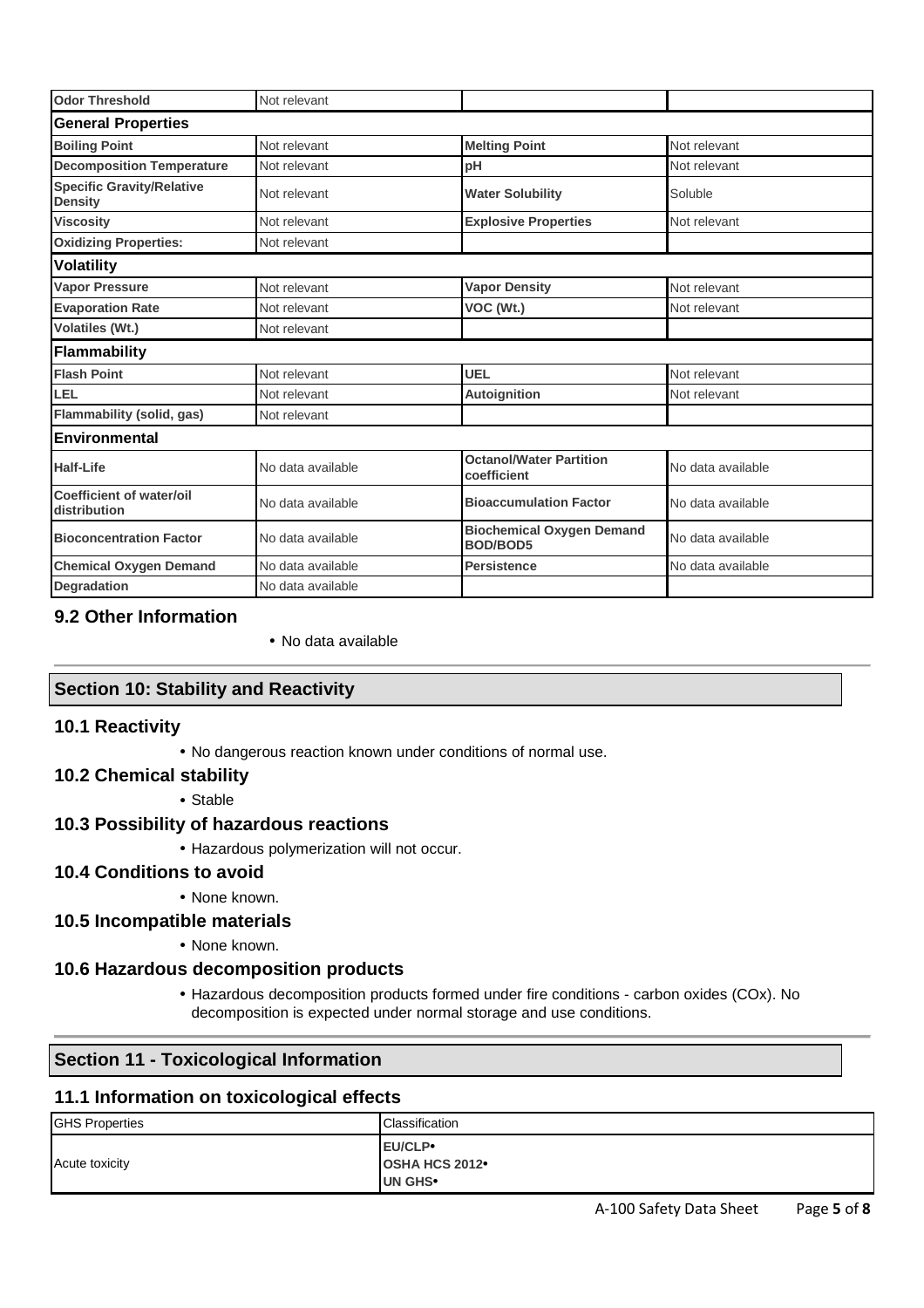| <b>Aspiration Hazard</b>         | EU/CLP•<br><b>OSHA HCS 2012</b><br><b>UN GHS•</b>            |
|----------------------------------|--------------------------------------------------------------|
| Carcinogenicity                  | EU/CLP•<br><b>OSHA HCS 2012</b><br><b>UN GHS•</b>            |
| Germ Cell Mutagenicity           | EU/CLP•<br><b>OSHA HCS 2012</b><br><b>UN GHS•</b>            |
| Skin corrosion/Irritation        | EU/CLP•<br><b>OSHA HCS 2012</b><br><b>UN GHS•</b>            |
| Skin sensitization               | EU/CLP•<br>OSHA HCS 2012 <sup>•</sup><br>UN GHS <sup>.</sup> |
| <b>STOT-RE</b>                   | EU/CLP•<br><b>OSHA HCS 2012</b><br>UN GHS <sup>.</sup>       |
| STOT-SE                          | EU/CLP•<br>OSHA HCS 2012 <sup>•</sup><br><b>UN GHS•</b>      |
| <b>Toxicity for Reproduction</b> | EU/CLP•<br>OSHA HCS 2012 <sup>•</sup><br>UN GHS <sup>.</sup> |
| Respiratory sensitization        | EU/CLP•<br>OSHA HCS 2012 <sup>•</sup><br>UN GHS <sup>.</sup> |
| Serious eye damage/Irritation    | EU/CLP•<br>OSHA HCS 2012 <sup>•</sup><br>UN GHS <sup>.</sup> |

# **Potential Health Effects**

| <b>Inhalation</b>        |                              |
|--------------------------|------------------------------|
| Acute (Immediate)        | $\bullet$ No data available  |
| <b>Chronic (Delayed)</b> | $\bullet$ No data available  |
| Skin                     |                              |
| Acute (Immediate)        | $\bullet$ No data available. |
| <b>Chronic (Delayed)</b> | $\bullet$ No data available  |
| Eye                      |                              |
| Acute (Immediate)        | • No data available          |
| <b>Chronic (Delayed)</b> | $\bullet$ No data available  |
| Ingestion                |                              |
| Acute (Immediate)        | $\bullet$ No data available  |
| <b>Chronic (Delayed)</b> | $\bullet$ No data available  |

# **Section 12 - Ecological Information**

# **12.1 Toxicity**

• No data available

# **12.2 Persistence and degradability**

- No data available
- **12.3 Bioaccumulative potential**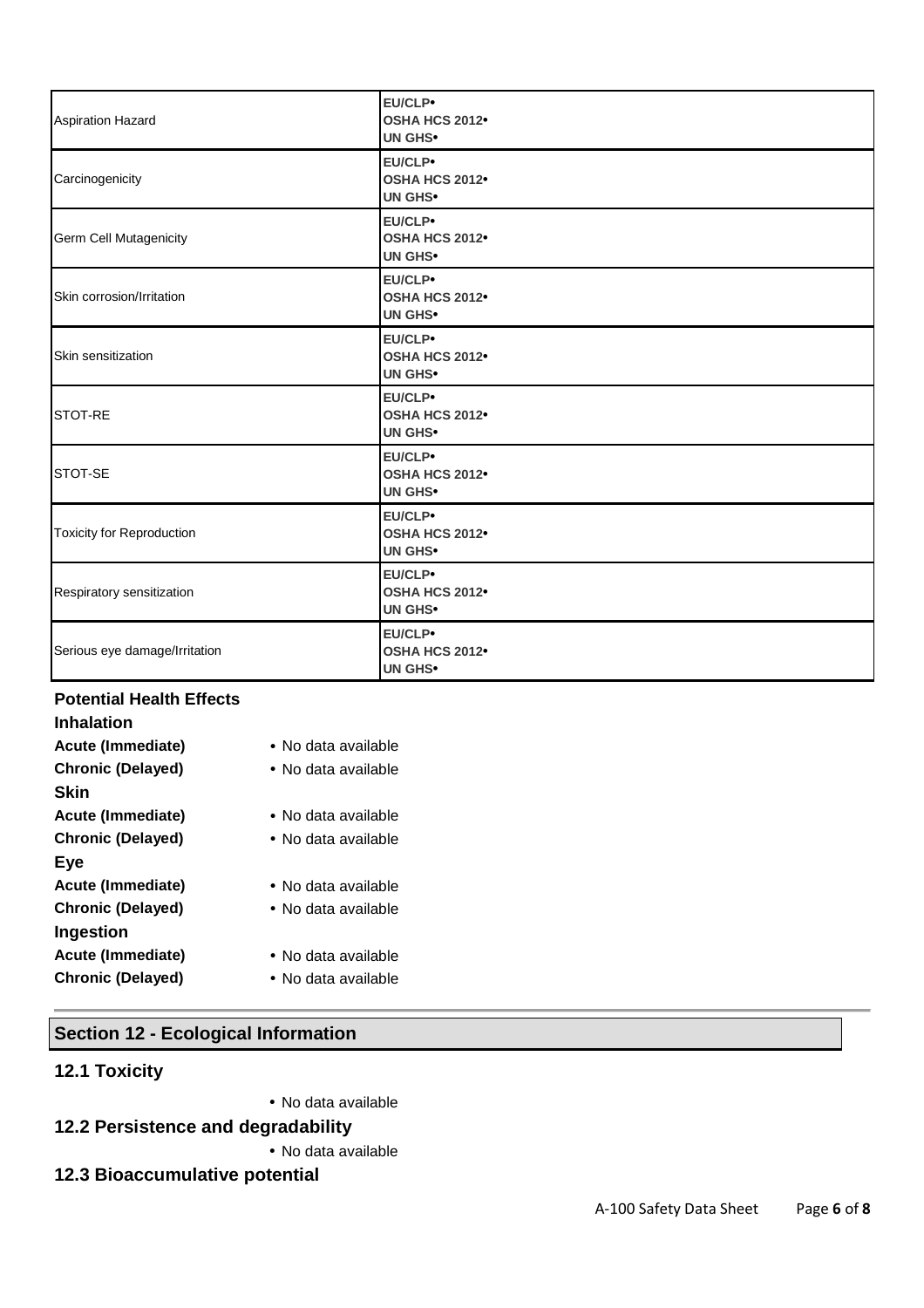• No data available

# **12.4 Mobility in Soil**

• No data available

## **12.5 Results of PBT and vPvB assessment**

• No data available

## **12.6 Other adverse effects**

#### **Section 13 - Disposal Considerations**

#### **13.1 Waste treatment methods**

**Product waste** • Dispose of content in accordance with local, regional, national, and/or international regulations.

**Packaging waste •** Dispose of container in accordance with local, regional, national, and/or international regulations.

## **13.2 Other Information**

• Dispose of wastes in an approved waste disposal facility.

#### **Section 14 - Transport Information**

|                  | <b>14.1 UN</b><br>number | 14.2 UN proper<br>shipping name | 14.3 Transport hazard<br>class(es) | 14.4 Packing<br>group | <b>14.5 Environmental</b><br>hazards |
|------------------|--------------------------|---------------------------------|------------------------------------|-----------------------|--------------------------------------|
| <b>DOT</b>       | <b>NDA</b>               | <b>NDA</b>                      | <b>NDA</b>                         | <b>NDA</b>            | <b>NDA</b>                           |
| <b>IMO/IMDG</b>  | <b>NDA</b>               | <b>NDA</b>                      | <b>NDA</b>                         | <b>NDA</b>            | <b>NDA</b>                           |
| <b>IATA/ICAO</b> | <b>NDA</b>               | <b>NDA</b>                      | <b>NDA</b>                         | <b>NDA</b>            | <b>NDA</b>                           |

**14.6 Special precautions for user** • None specified.

- 
- Not relevant.

**14.7 Transport in bulk according to Annex II of MARPOL 73/78 and the IBC Code 14.8 Other information** 

- **DOT** Not regulated **IMO/IMDG** • Not regulated
- **IATA/ICAO** Not regulated

#### **Section 15 - Regulatory Information**

# **15.1 Safety, health and environmental regulations/legislation specific for the substance or mixture**

**SARA Hazard Classifications** • Not classified

#### **15.2 Chemical Safety Assessment**

• No Chemical Safety Assessment has been carried out for this substance/mixture by the supplier.

#### **Section 16 - Other Information**

| <b>Last Revision Date</b> | • 06 August 2012                                                                          |
|---------------------------|-------------------------------------------------------------------------------------------|
| <b>Preparation Date</b>   | • 09 July 2015                                                                            |
| <b>Other Information</b>  | • Approved by: Troy Bergstedt, Director of Chemical Research, (218) 628-2217 ext.142.     |
| Disclaimer/Statement      | • The information contained herein is based on data available to us and is believed to be |
| of Liability              | correct. Since this information may have been obtained in part from independent           |